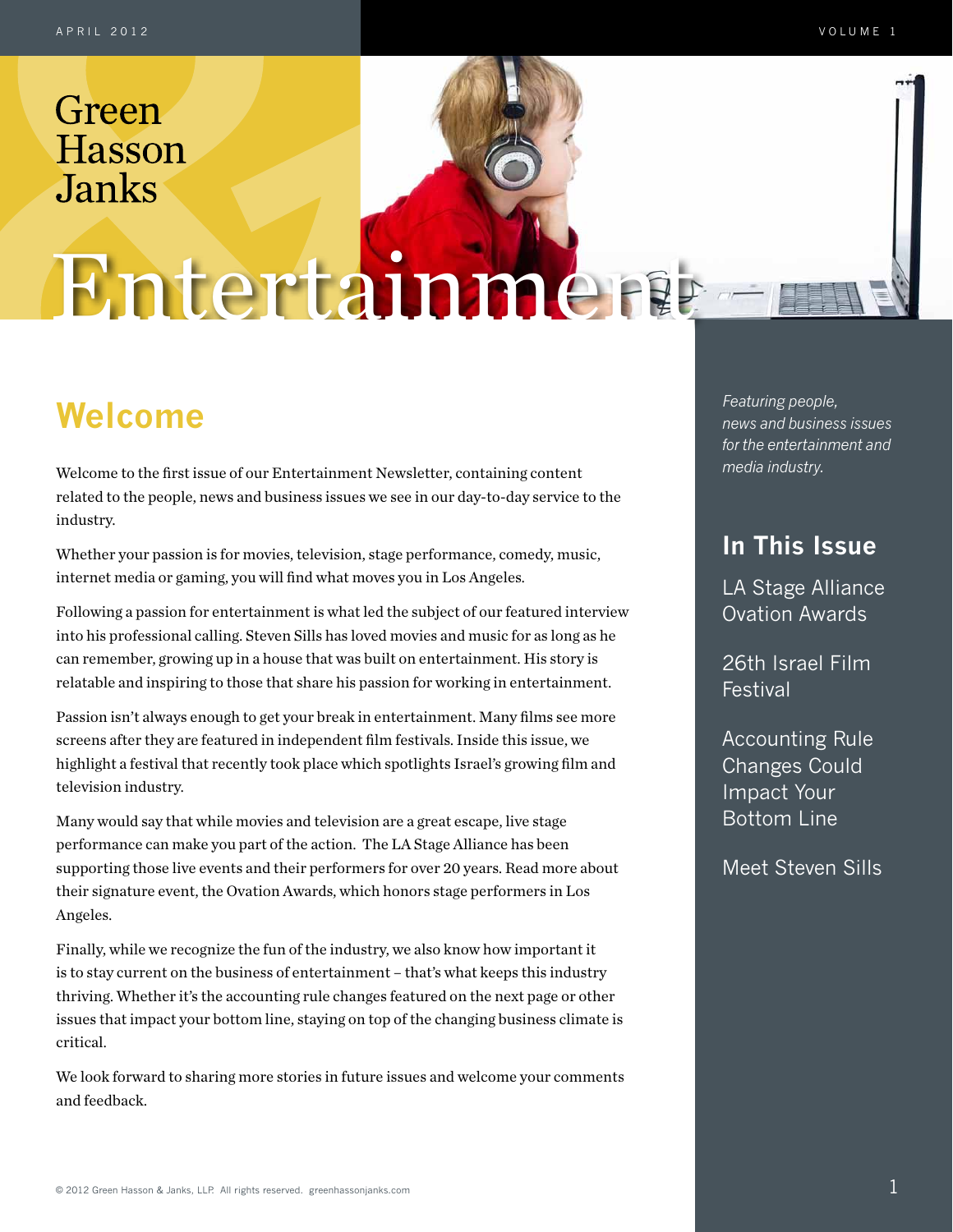## News Brief

## Accounting Rule Changes Could Impact Your Bottom Line

The accounting rules for revenue recognition often require significant interpretation and are among the most complex rules to apply. For entertainment and media companies, this can add chaos to what is already complex financial reporting.

As media technology evolves, companies are seeing changes in their revenue sources. Gone are the days of revenue coming exclusively from ticket sales and home video. Now companies need to account for revenues from online streaming, file sharing and other forms of virtual entertainment.

### Impacting Deals and **FINANCING**

When deals are created between talent, production and distribution, parties often rely on accurate revenue recording to ensure all parties are satisfied. Additionally, for companies seeking loans or investors, accurate accounting is often the difference between completing or scrapping the deal.

Understanding the dynamics that affect revenue recognition will help to ensure that deal terms are appropriately evaluated prior to execution and that financial results are forecast in a more precise manner.

Key changes include considering oral or implied agreements and changes in the treatment of variable consideration of

transaction prices, which can result in an acceleration of the timing of revenue recognition.

### WHEN WILL THIS TAKE EFFECT?

Although the Boards have not concluded on an effective date for the new proposed standards, there has been an indication that a final standard will be effective for fiscal years beginning in 2015. By understanding some of these revenue recognition changes today, your company will be better prepared, saving time and avoiding confusion for when these changes become final.

For more information, please contact Anant Patel, partner at Green Hasson Janks, at (310) 873-1672 or apatel@greenhassonjanks.com.

## 26th Israel Film Festival

The 26th Israeli Film Festival, presented by the Los Angeles based IsraFest Foundation, Inc., has celebrated Israeli culture through motion picture since 1985. Green Hasson Janks is proud to be a donor sponsor of the 2012 Festival.

The Los Angeles festival ran from March 15 through 29, 2012, and will be followed by festivals in Miami and New York in April and May. Each year, this festival brings together participants of Israeli film and television from all over the world to connect the growing Israeli film sector with American audiences and the Hollywood community

For more information on the festival, please visit: www.israelfilmfestival.com.

## LA Stage Alliance Ovation Awards

While film and television may be the first types of entertainment to come to mind when you think of Los Angeles, you may or may not know that our city is also home to a vibrant stage performance community. The LA Stage Alliance has served the stage performance community since 1975. Beginning in 1989, LA Stage Alliance has hosted the highest level of peerjudged theatre awards in the Greater Los Angeles area. Over 400 productions in 35 categories are judged by voters who are all currently working theatre professionals.



*Ilan Haimoff, Todd Griffith and guests*

For a number of years, Green Hasson Janks has proudly performed the tabulation procedures to determine the winners. We take pride in our association with this organization and we were delighted to attend the 2011 LA Stage Alliance Ovation Awards ceremony and see the awards presented at the historic Orpheum Theater on November 14, 2011.

For more information, visit www.lastageovations.com.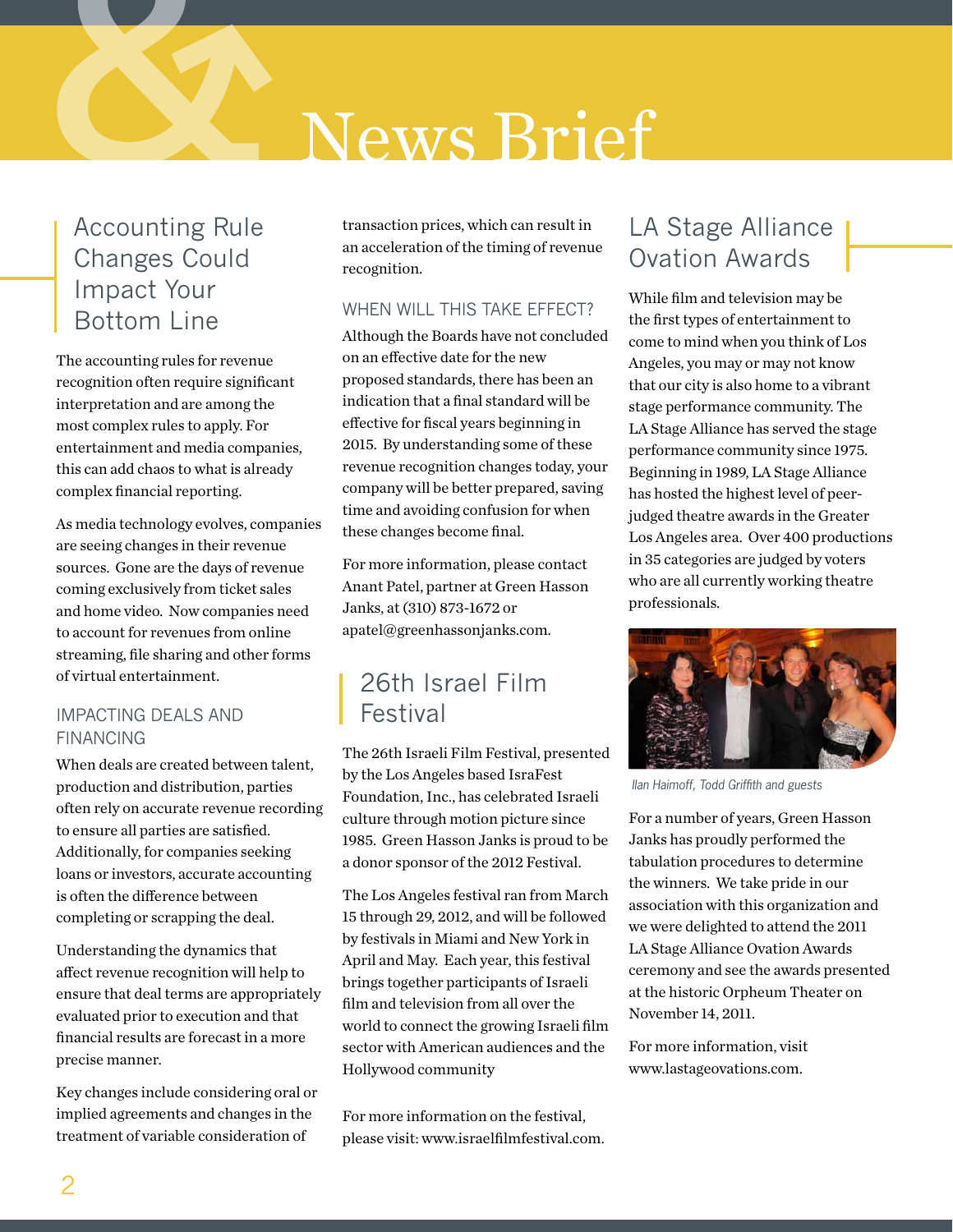## Steven Sills *Interview*

#### Passion for Entertainment

The first thing you will notice about Steve Sills when you meet him is his passion for all things entertainment. In his words, "I get to work in an industry that I love being involved in…I love going to the movies and listening to music."

Steve's involvement with entertainment began at home. He described growing up in a household of entertainment.

"My father was a business manager, representing various entertainment clients, like Monty Hall…and my mother was an actress and appeared on stage, in film, and on television."

When Steve turned 14, he started singing with a rock n' roll band, rejoining the band several times over the years. Even Steve's military service related to entertainment. He was assigned for a year to a base in Northeast Thailand, where he had a radio and television show.

#### Beginnings in Entertainment Accounting and Participation Audits

After completing his military service and graduating college, Steve found his first job in accounting at a large, national firm, Laventhol & Horwath. Steve recalls how he initially got involved in entertainment accounting.

"I remember asking the scheduling person to lunch. When I told her that I had an interest in the entertainment business, she took me under her wing and assigned me to several entertainment clients. Over time, I

*A partner at Green Hasson Janks, Steve has over thirty years of entertainment accounting experience. His specialty involves audits of production and distribution of motion pictures and television programs on behalf of third party profit participants. As a consultant, he has given expert testimony in entertainment litigation, negotiated contracts for profit and royalty participants and participated in settlement negotiations of audit claims.* 

*In celebrating the fourth year anniversary of the merger with Green Hasson Janks, we had the opportunity to interview Steve to learn more about his passion for entertainment, his start with participations accounting and his views on the state of the entertainment industry.*

#### became the entertainment expert at the firm."

After 5 years of being a manager in the audit department, Steve learned of the news of the firm's acquisition of a small participation audit firm, Solomon Finger & Newman.

Steve recalls, "The managing partner asked whether I would be interested in learning the business and then eventually taking it over."

Over time, Steve became a partner with a focus on participation audits. Laventhol & Horwath abruptly declared bankruptcy shortly after Steve's advancement to partner in late 1990. However, this crisis also presented a new opportunity for Steve.

"The Monday after [the bankruptcy], Bill [Bill Adelmann, a principal at the firm] and I negotiated the lease with the lawyer for the building, put our name on the door, and started the firm of Sills and Adelman." *Continued on back cover...*



O . What is your all-time favorite movie and television show?

I can't name o just one, but if I had to it would probably be *Godfather II*. To show you the eclecticism of my tastes, if I had to name my top 10, it would probably include *Godfather II*, the *Killing Fields*, *Grandma's Boy*, *Back to School*, *Summer School*, the *Commitments*, *Sister Act 2: Back in the Habit*, and *Notting Hill*. There are many more that would fit into that top 10, but those are some of the ones I like.

Historically, my favorite television shows revolve around music or light comedy.

Overall, I like anything if it's done well.